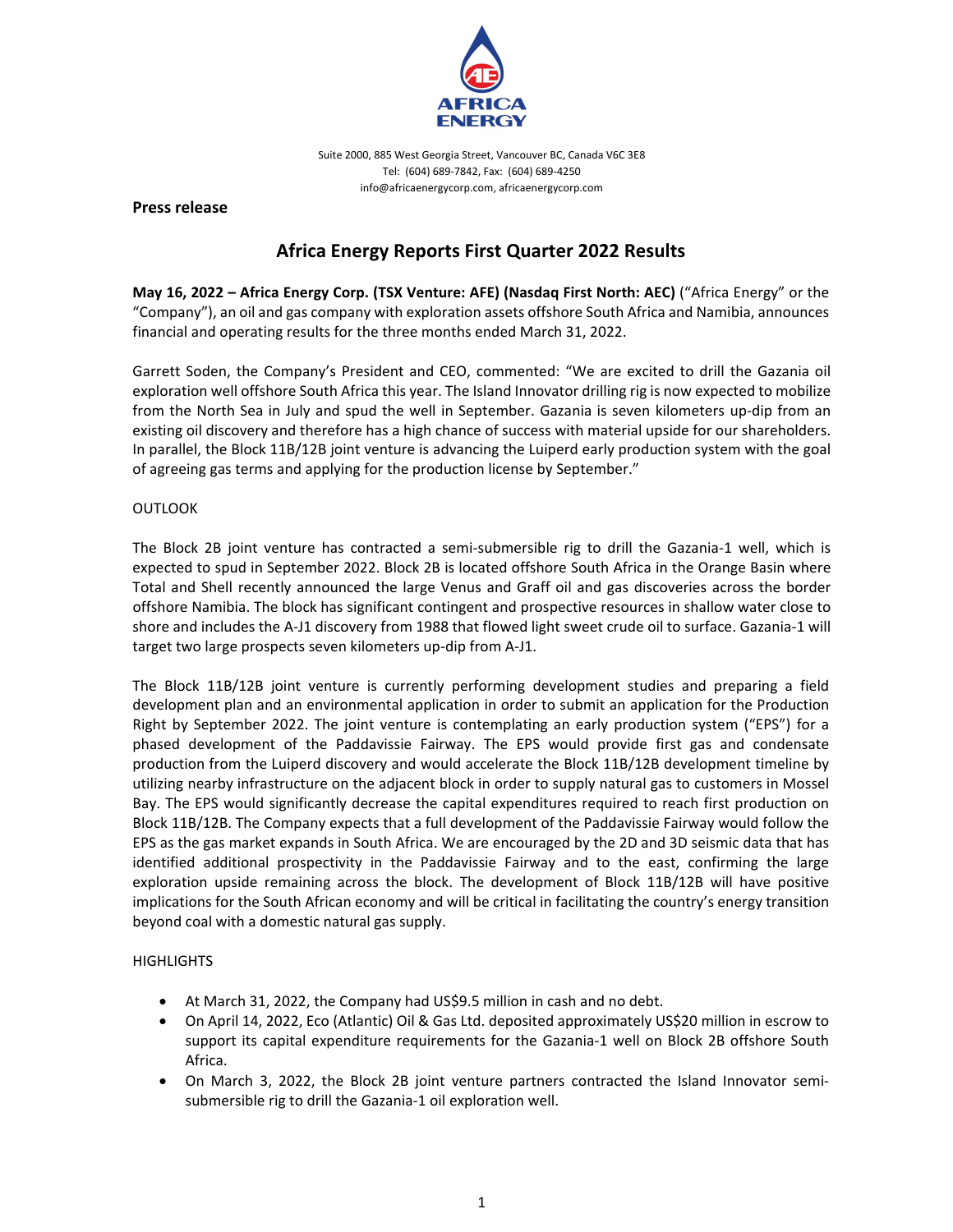### FINANCIAL INFORMATION

| formation, thousands of os donars, except per share diffusively |                     |                                                   |  |
|-----------------------------------------------------------------|---------------------|---------------------------------------------------|--|
|                                                                 | <b>Three Months</b> | <b>Three Months</b><br>Ended<br>March 31,<br>2021 |  |
|                                                                 | Ended               |                                                   |  |
|                                                                 | March 31,           |                                                   |  |
|                                                                 | 2022                |                                                   |  |
| Operating expenses                                              | 2,517               | 2,374                                             |  |
| Net loss                                                        | (2,395)             | (2,366)                                           |  |

*(Unaudited; thousands of US dollars, except per share amounts)*

| Cash and cash equivalents                                         | 9,454             | 10,852               |
|-------------------------------------------------------------------|-------------------|----------------------|
|                                                                   | March 31,<br>2022 | December 31,<br>2021 |
| Total change in equity                                            | (1,262)           | 22,608               |
| Change in deficit                                                 | 2,395             | 1,991                |
| Change in contributed surplus                                     | 1,133             | 530                  |
| Change in share capital                                           |                   | 24,069               |
| Total change in cash and cash equivalents                         | (1,398)           | (5,779)              |
| Cash flows provided by (used in) financing                        |                   | (10)                 |
| Cash flows provided by (used in) investing                        | (275)             | (3,907)              |
| Cash flows provided by (used in) operations                       | (1,239)           | (1,861)              |
| Number of shares outstanding                                      | 1,398,603         | 1,395,333            |
| Weighted average number of shares outstanding (basic and diluted) | 1,398,603         | 1,395,333            |
|                                                                   |                   |                      |

Net loss per share (basic and diluted) (0.00) (0.00) (0.00) (0.00)

| Cash and cash equivalents                        | 9,454   | 10,852  |
|--------------------------------------------------|---------|---------|
| Total assets                                     | 266,113 | 267,240 |
| <b>Total liabilities</b>                         | 1,812   | 1,677   |
| Total equity attributable to common shareholders | 264,301 | 265,563 |
| Net working capital                              | 7.977   | 9,473   |

The financial information in this table was selected from the Company's unaudited consolidated financial statements for the three months ended March 31, 2022 (the "Financial Statements"), which are available on SEDAR at www.sedar.com and the Company's website at www.africaenergycorp.com.

# EARNINGS TREND AND FINANCIAL POSITION *(Unaudited; US dollars)*

The Company recorded \$2.5 million of operating expenses for the three months ended March 31, 2022, compared to \$2.4 million of operating expense for the same period in 2021. While salary and benefit costs decreased by \$0.8 million due to a reduction in annual bonuses paid to employees compared to the same period in 2021, stock‐based compensation increased by \$1.0 million compared to the same period in 2021 as stock options were granted to directors, officers, employees and consultants of the Company during the quarter, of which one-third vest immediately, versus nil in the first quarter of the prior year.

At March 31, 2022, the Company had cash of \$9.5 million and working capital of \$8.0 million compared to cash of \$10.9 million and working capital of \$9.5 million at December 31, 2021. The decrease in cash and working capital can be attributed to cash-based operating expenditures and investments in Main Street 1549 required to fund Block 11B/12B expenditures.

### NEXT EARNINGS REPORT RELEASE

The Company plans to report results for the six months ended June 30, 2022, on August 11, 2022.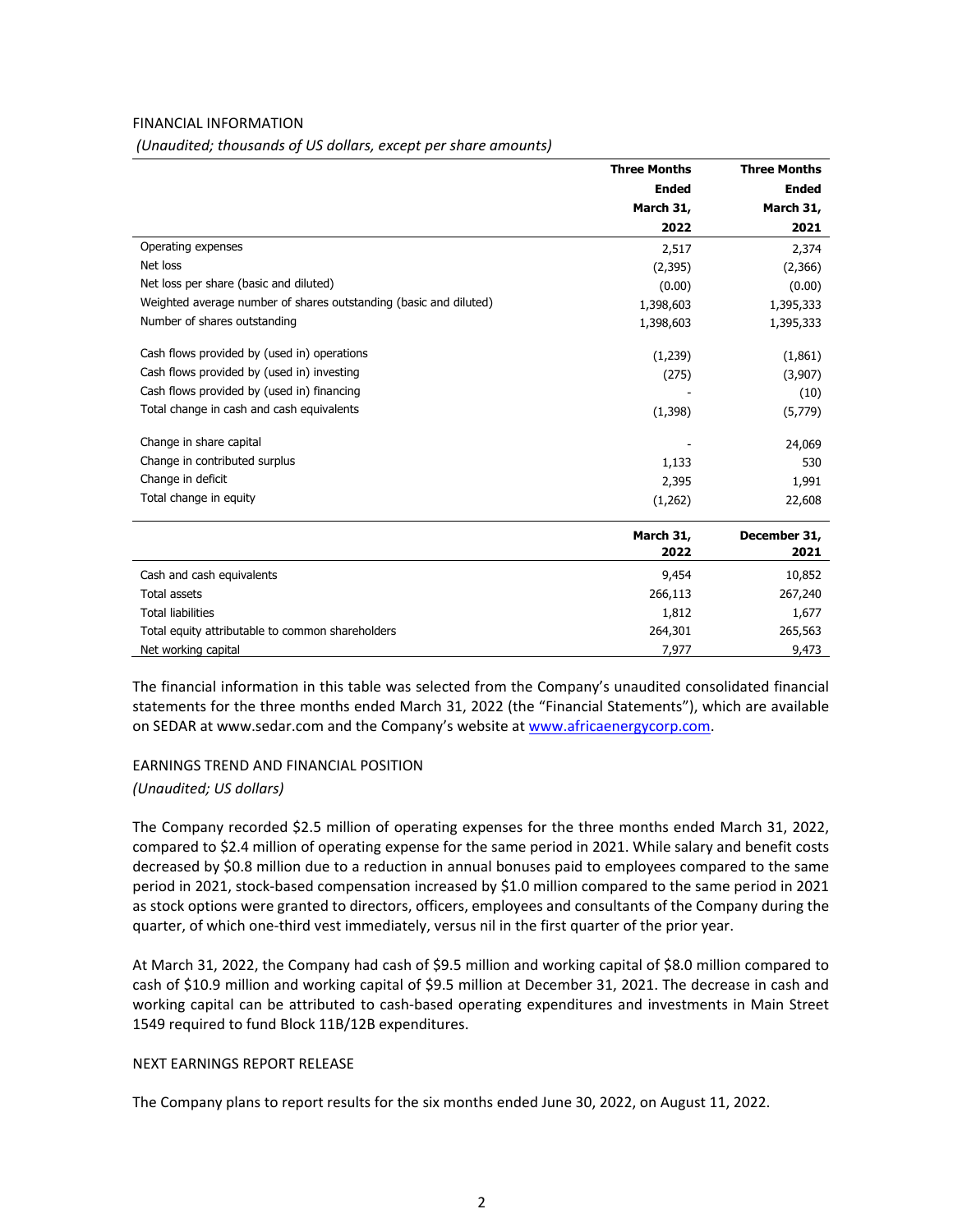### **About Africa Energy Corp.**

Africa Energy Corp. is a Canadian oil and gas company with exploration assets offshore South Africa and Namibia. The Company is listed in Toronto on TSX Venture Exchange (ticker "AFE") and in Stockholm on Nasdaq First North Growth Market (ticker "AEC"). Africa Energy is part of the Lundin Group of Companies.

For further information, please contact:

Jeromie Kufflick Chief Financial Officer +1 (604) 689‐7842

Sophia Shane Investor Relations, Canada +1 (604) 689‐7842

Robert Eriksson Investor Relations, Sweden +46 701 112 615

info@africaenergycorp.com www.africaenergycorp.com

### *Important information*

*Thisisinformation that Africa Energy is obliged to make public pursuant to the EU Market Abuse Regulation. The information was submitted for publication through the agency of the contact persons set out above on May 16, 2022, at 5:30 p.m. ET.*

*The Company's certified advisor on Nasdaq First North Growth Market is Aktieinvest FK AB, +46 739 49 62 50, rutger.ahlerup@aktieinvest.se.* 

### *Forward looking statements*

*Certain statements contained in this pressrelease constitute forward‐looking information. These statements relate to future events or the Company's future performance, business prospects and opportunities, which are based on assumptions of management.*

*The use of any of the words "will", "expected", "planned" and similar expressions and statements relating* to matters that are not historical facts are intended to identify forward-looking information and are based on the Company's current belief or assumptions as to the outcome and timing of certain future events. These *forward‐looking statements involve risks and uncertainties relating to, among other things, changes in oil prices, results of exploration and development activities, including results, timing and costs of seismic and drilling activity in the Company's area of operations and, uninsured risks, regulatory changes, defectsin title,* availability of funds required to participate in the exploration activities, or of financing on reasonable terms, *availability of materials and equipment on satisfactory terms, outcome of commercial negotiations with government and other regulatory authorities, timeliness of government or other regulatory approvals, actual performance of facilities, availability of third party service providers, equipment and processes relative to specifications and expectations and unanticipated environmental impacts on operations. Actual future results may differ materially. Various assumptions or factors are typically applied in drawing conclusions or making the forecasts or projections set out in forward‐looking information. Those assumptions and factors are based on information currently available to the Company. The forward‐looking* information contained in this release is made as of the date hereof and the Company is not obligated to update or revise any forward-looking information, whether as a result of new information, future events or